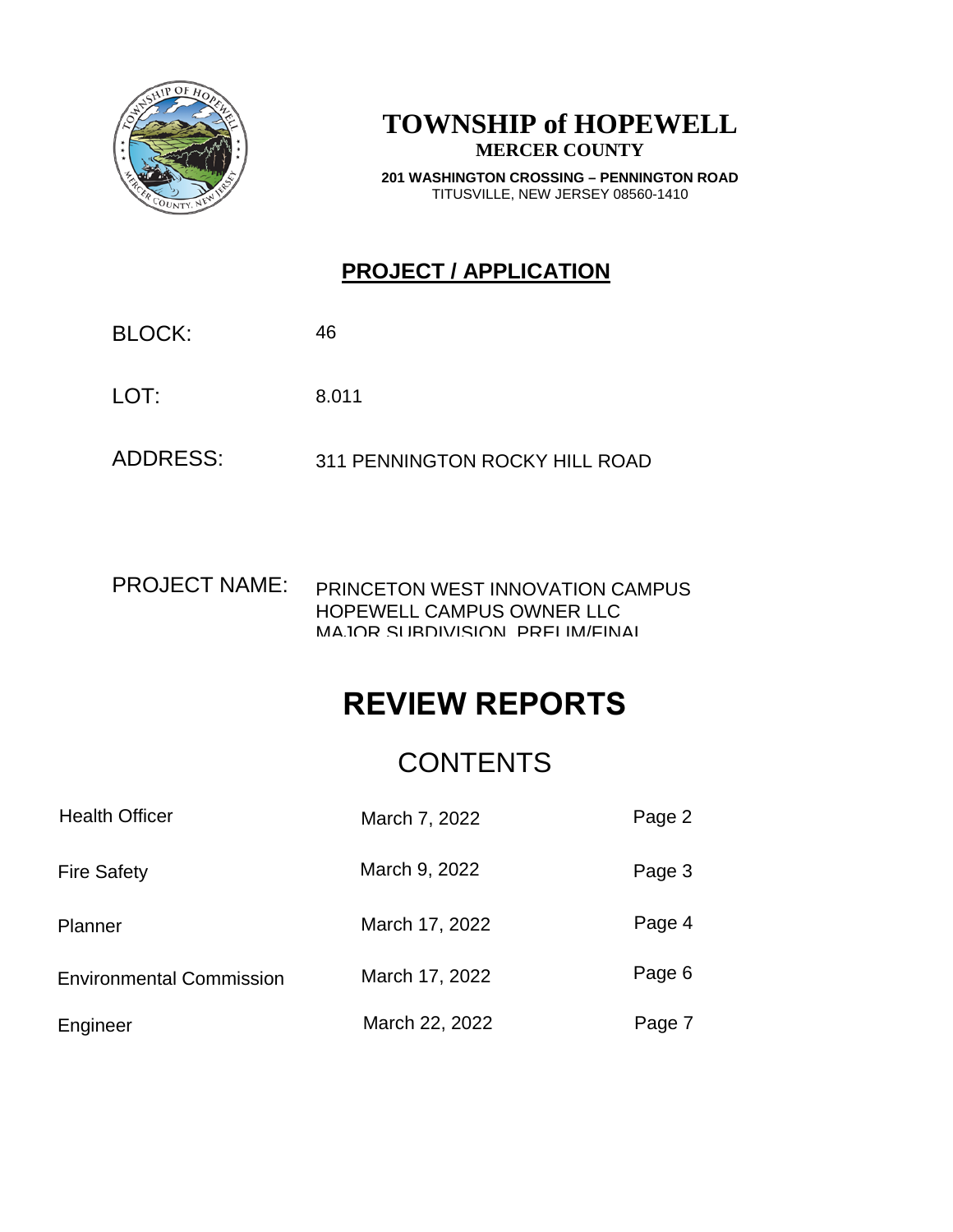# T O W N S H I P of H O P E W E L L

#### **MEMORANDUM**

TO: Hopewell Township Zoning Board FROM: Dawn Marling, MPH, Health Officer DATE: March 7, 2022 SUBJECT: Princeton West Innovation Campus Preliminary and Final Major Subdivision Block 46 Lot 8.01 311 Pennington Rocky Hill Road

> The applicant Hopewell Campus Owner LLC, One Meadowlands Plaza Suite 803, East Rutherford, NJ proposes to create by Major Subdivision 4 lots on the former Bristol Myers Squibb Campus, Block 46 Lot 8.01 located at 311 Pennington Rocky Hill Road. A site visit was conducted on December 13<sup>th</sup> with the site manager of the campus to become familiar with the layout of the property. There is no development being proposed at this stage with the application. The site is served by public water and a NJDEP approved waste water treatment package plant so Administrative Waiver requests (16,17,18,19) are granted given that there will be no septic systems or well water supplies serving the site.

The Health Department has no objection to the proposal.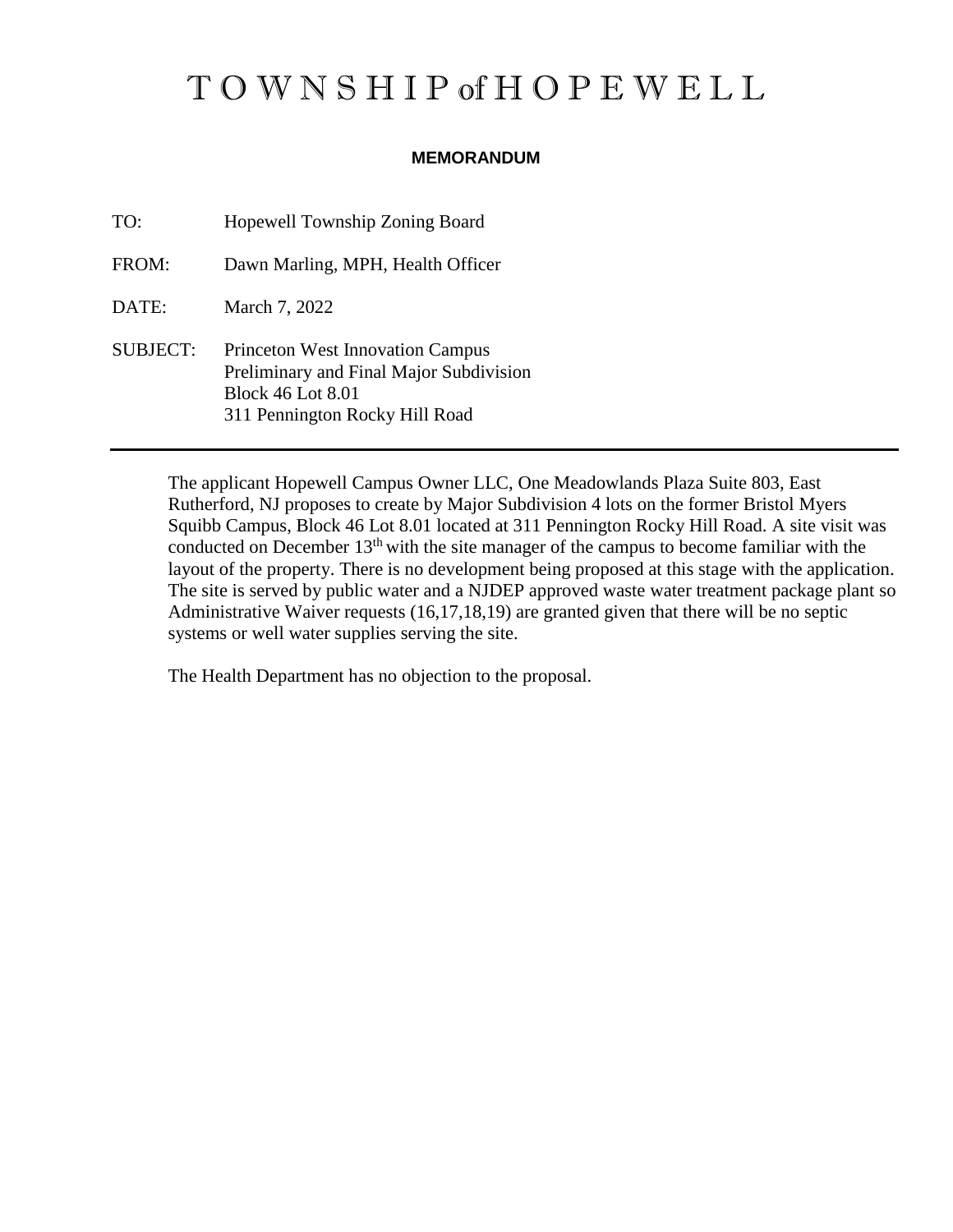

## **HOPEWELL TOWNSHIP FIRE DISTRICT NO. 1 Board of Fire Commissioners**

MERCER COUNTY

201 Washington Crossing-Pennington Road Titusville, New Jersey 08560-1410

March 9, 2022

Jim Hutzelmann PE, PPE, CME Director of Community Development/Township Engineer Township of Hopewell 201 Washington Crossing-Pennington Rd Titusville, NJ 08560-1410

VIA ELECTRONIC MAIL

RE: Block 46, Lot 8.011 – 311 Pennington Rocky Hill Rd, Pennington, NJ 08534 Princeton Campus West - Hopewell Campus Owners Group Planning Board Application

Dear Jim:

The Office of Fire Safety in conjunction with The Pennington Fire Company have reviewed the application documents and offer the follow comments for consideration by The Board.

As there is no planned construction at this time, we have no objections to the proposed subdivisions.

Please feel free to contact me at any time directly at (609) 537-0212 with any questions that may arise. On behalf of the Board of Fire Commissioners I would like to thank you for your assistance.

Regards,

Andrew J. Fosina, Jr.

Fire Official – Hopewell Valley Bureau of Fire Safety

CC: Hopewell Township Board of Fire Commissioners Pennington Fire Company Matthew Martin – Chief of Emergency Services File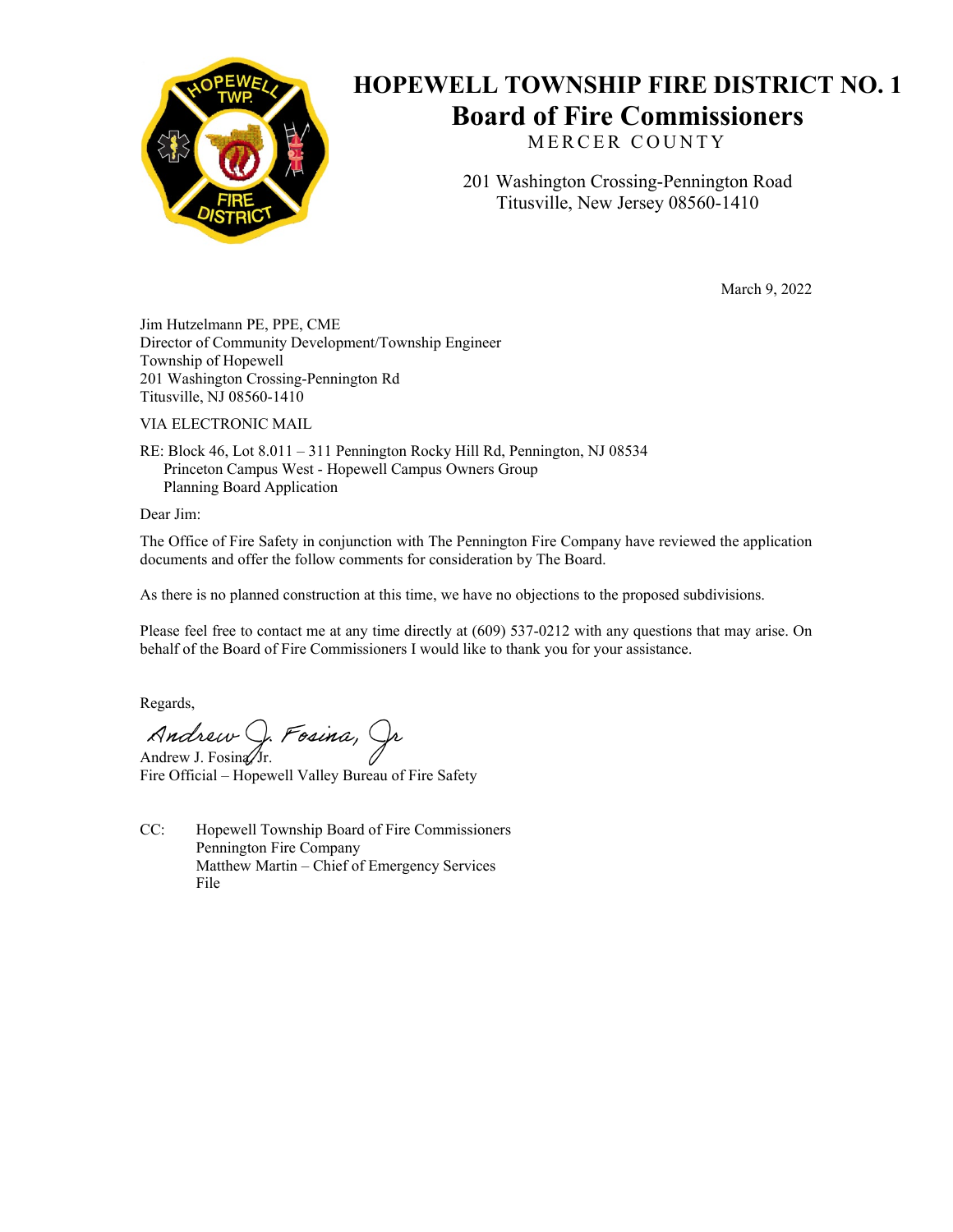

# Memorandum

- To: Hopewell Township Planning Board
- From: Francis J. Banisch III, PP/AICP

Date: March 17, 2022

 $\overline{a}$ 

Re: Hopewell Campus Owner, LLC Block 46, Lot 8.011 311 Pennington-Rocky Hills Road Redevelopment Plan for Portion of Block 46, Lot 8.01/RO-1 District Preliminary/Final Major Subdivision

#### 1.0 Documents Reviewed

- Land Use Application dated February 2, 2022
- Preliminary Major Subdivision Checklist
- Application checklist submission waiver and design waiver request form
- Preliminary/Final Major Subdivision Plans of Block 46, Lot 8.011 for Hopewell-Campus Owner, LLC., prepared by Kenneth R. Raike, P.L.S, dated January 31, 2022, consisting of 2 sheets.
- Land Title Survey set, of Block 46, Lot 8.011 for Lincoln Equities Group, LLC., prepared by Kenneth R. Raike, P.L.S, dated October 8, 2019, revised through June 14, 2021, consisting of 14 sheets.

#### 2.0 Nature of Application

- 2.1 The applicant is seeking preliminary/final major subdivision approval for Block 46, Lot 8.011, which is subject to the recently adopted "Redevelopment Plan for Portion of Block 46, Lot 8.01". The site was formally zone Research/Office (RO-1) District.
- 2.2 Existing Lot 8.011 is 390 acres and is developed with the former BMS campus complex and associated improvements. The site includes two distinct areas commonly referred to as the areas inside and outside the ring road. Inside the ring road are most of the developed areas including the campus and associated improvements. The area outside of the ring road is largely undeveloped. The subject of the current application is to subdivide the area outside of the BMs campus into four lots.
- 2.3 The applicant proposes a subdivision to create proposed Lots 8.0111, 8.0112, 8.0113, and 8.0114 as follows:

Page 1 of 2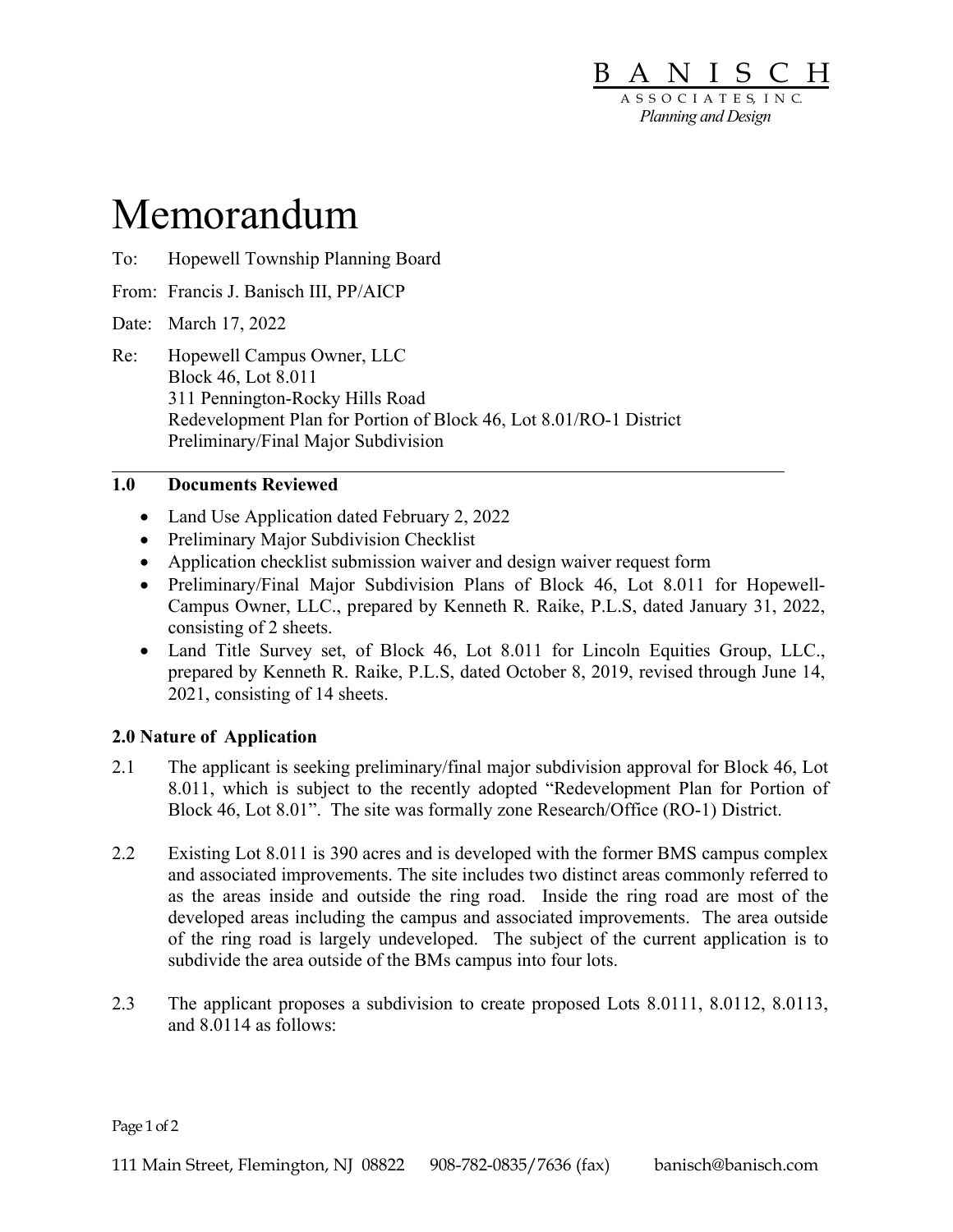- Lot 8.0111 will consist of 126.03 acres and retain the majority of the BMS campus
- Lot 8.0112 will consist of 188.87 acres located in the southern corner of the site
- Lot 8.0113 will consist of 36.86 acres and include the existing farm
- Lot 8.0114 will consist of 38.93 acres and include the school site
- 2.4 The proposed lots will retain their existing conditions and no new development is contemplated as part of this application.

#### 3.0 Comments

- 3.1 The proposed subdivision will segment the campus into existing and proposed use areas under the Redevelopment Plan. This includes areas dedicated for open space, retain the existing school and farm spaces, and allow for the area for the BeiGene research, development and innovation component uses and associated accessory uses.
- 3.2 While the proposed lots are not regular in shape, they do follow the pattern of existing development on the site and are appropriate in this context. The lots conform to the Township's Redevelopment Plan regulations and the subdivision furthers the Township's goals of redeveloping the area.
- 3.3 Any approval by the Planning Board should be conditioned upon any other agency having jurisdiction.
- cc: Linda Barbieri, via e-mail for distribution to the Planning Board and applicant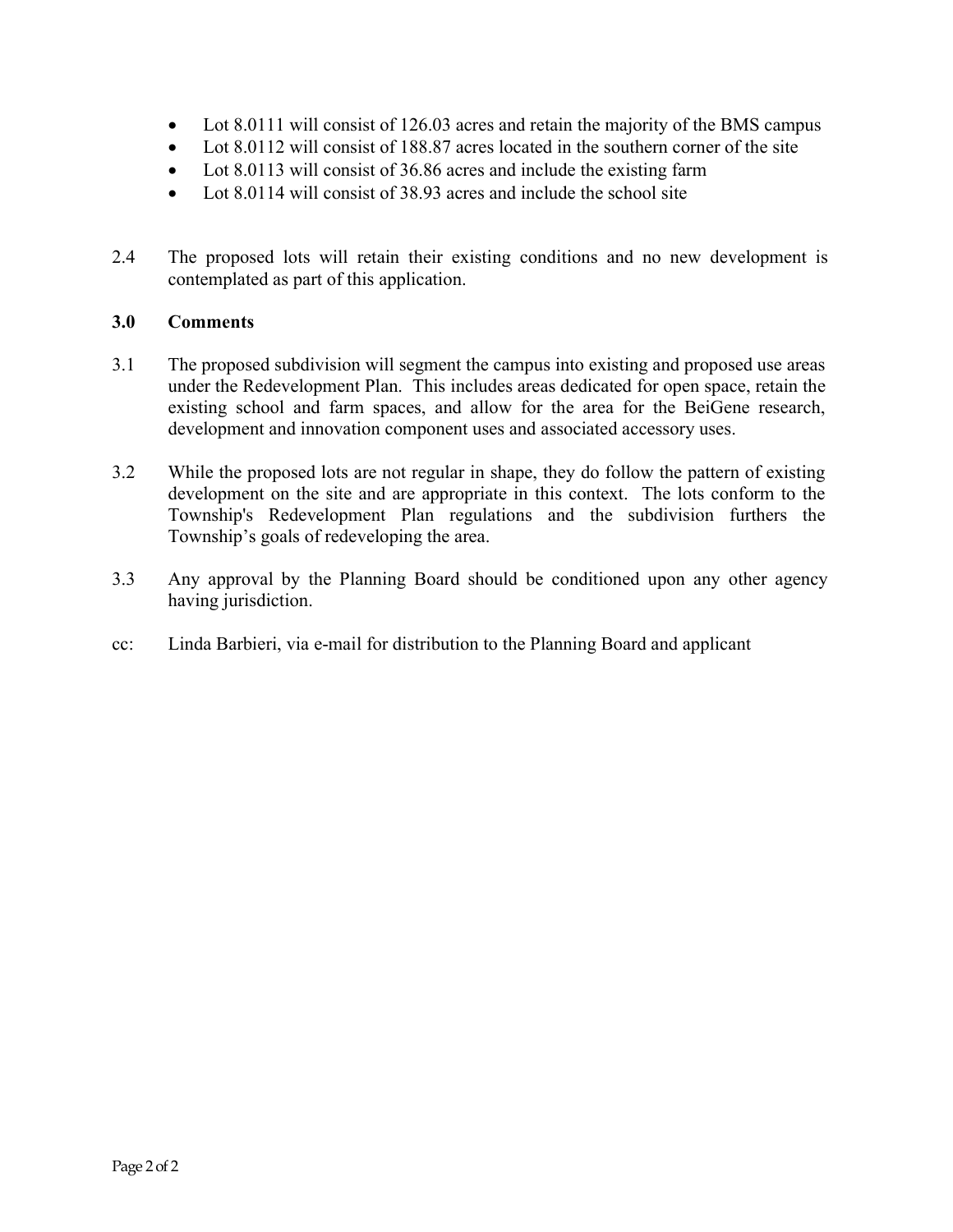#### **TOWNSHIP OF HOPEWELL**

### **MEMORANDUM**

**TO:** Planning Board Members

**FROM:** Environmental Commission Members

**DATE:** March 17, 2022

**RE: Hopewell Campus Owner, LLC** Block 46, Lot 8.011; 311 Pennington-Rocky Hill Road; RO-1 / Research Development w/Redevelopment A Overlay Zoning District Preliminary & Final Major Subdivision

We are writing to inform you of our concerns regarding the subject application, which is scheduled to be reviewed by the Planning Board.

During our Environmental Commission meeting via Zoom on March 15, 2022, members Vanessa Sandom, Andrew Plunkett, Rex Parker, Paul Kinney, Jim Gambino, Nora Sirbaugh, Mike Aucott, and Mark Bean reviewed and discussed the subject application together with Jim Hutzelmann and Uma Purandare.

We have no environmental concerns for the proposed subdivision. However, we are very concerned that all easements, preservation and protections for other related parcels will be retained. It would be helpful to everyone to have a chart showing the link between developed parcels and parcels to be preserved in the redevelopment area.

We understand that the right to farm will continue with this approval, but ask the Board to consider the impact of this, and future projects at this site, on the local farming operations.

Respectfully submitted: Jim Gambino, Secretary

cc: J. Hutzelmann, U. Purandare, EC Members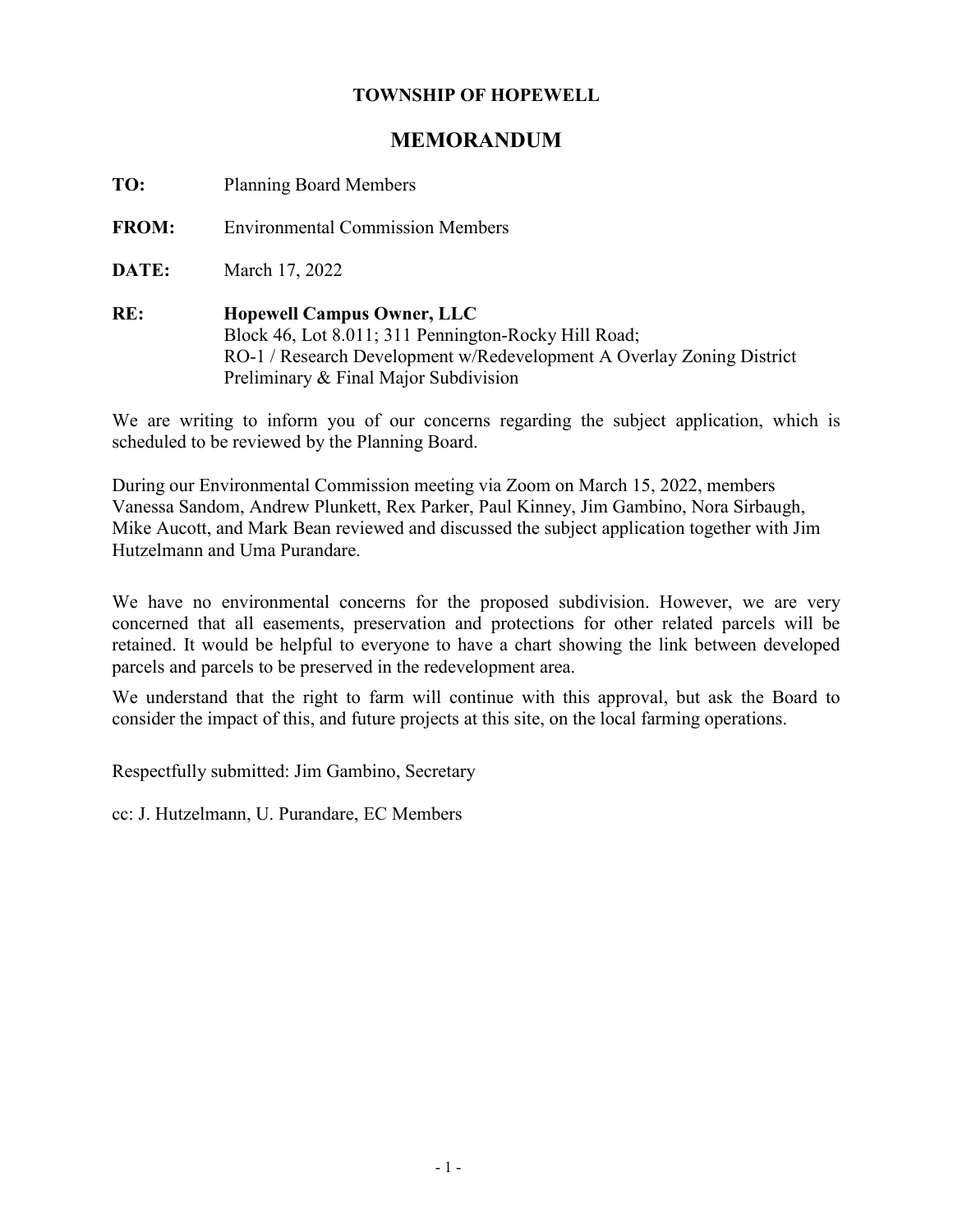

Paul W. Ferriero, PE, PP, CME, LEED AP, CFM Steven B. Bolio, PE, CME Robert C. Brightly, PE, PP, CME Mark S. Denisiuk, PE, CME, LEED AP

Mark Kataryniak, PE, PTOE Joseph S. Kosinski, PG, CFM, LEED C. Richard Quamme, PE, CME Jess H. Symonds, PE

#### **MEMORANDUM**

(via email)

- TO: Linda Barbieri, Hopewell Township Planning Board Secretary
- FROM: Mark Kataryniak, PE, Redevelopment Consultant (MO

DATE: March 22, 2022

SUBJECT: **Engineering Review 1** Preliminary Major Subdivision Princeton West Innovation Campus Pennington Rocky Hill Road Block 46 Lot 8.011 RO1 Zoning District / Redevelopment Area A Hopewell Township, New Jersey FEI Project No.: 22HT201

Our office is in receipt of the following documents submitted in support of the referenced application:

- $\triangleright$  Hopewell Township Planning & Zoning Board Application, dated February 2, 2022, with rider containing an explanation of the proposed subdivision application.
- $\triangleright$  Hopewell Township Preliminary Major Subdivision Checklist, undated & unsigned
- $\triangleright$  Hopewell Township Final Major Subdivision Checklist, undated & unsigned
- $\triangleright$  Supplement to application checklists & Design Waiver Request, undated
- $\triangleright$  Preliminary/Final Major Subdivision Plan of Block 46, Lot 8.0111, prepared for Hopewell Campus Owner, LLC, prepared by Kenneth R. Raike of Van-Note Harvey Associates, Inc., dated 1/31/2022, and containing two (2) sheets, comprised of an overall sheet and a detail sheet.
- $\triangleright$  ALTA/NSPS Land Title Survey of Lot 8.01, Block 46, prepared for Lincoln Equities Group, LLC, prepared by Kenneth R. Raike of Van-Note Harvey Associates, Inc., dated October 8, 2019, revised through June 14, 2021, containing fourteen sheets, comprised of one overall survey sheet and thirteen enlargement sheets.

#### **Nature of Application**

The subject property is the site of the former Bristol Myers Squibb (BMS) campus, purchased by the Lincoln Equities Group, LLC in 2020 and recently renamed as the Princeton West Innovation Campus at Hopewell. The overall site is comprised of a 432.698± acre tract that was identified as a single tax lot, Block 46, Lot 8.01, at the time the property was purchased by the Lincoln Equities Group, LLC in 2020. The tract is bounded by residential properties and segments of the Stony

● ● ●

- 180 Main Street P.O. Box 571 Chester, NJ 07930 908-879-6209 Fax: 908-879-6597
- $\Box$  17 Model Avenue P.O. Box 577 Hopewell, NJ 08525 609-466-0002 Fax: 609-466-2008 mail@FerrieroEngineering.com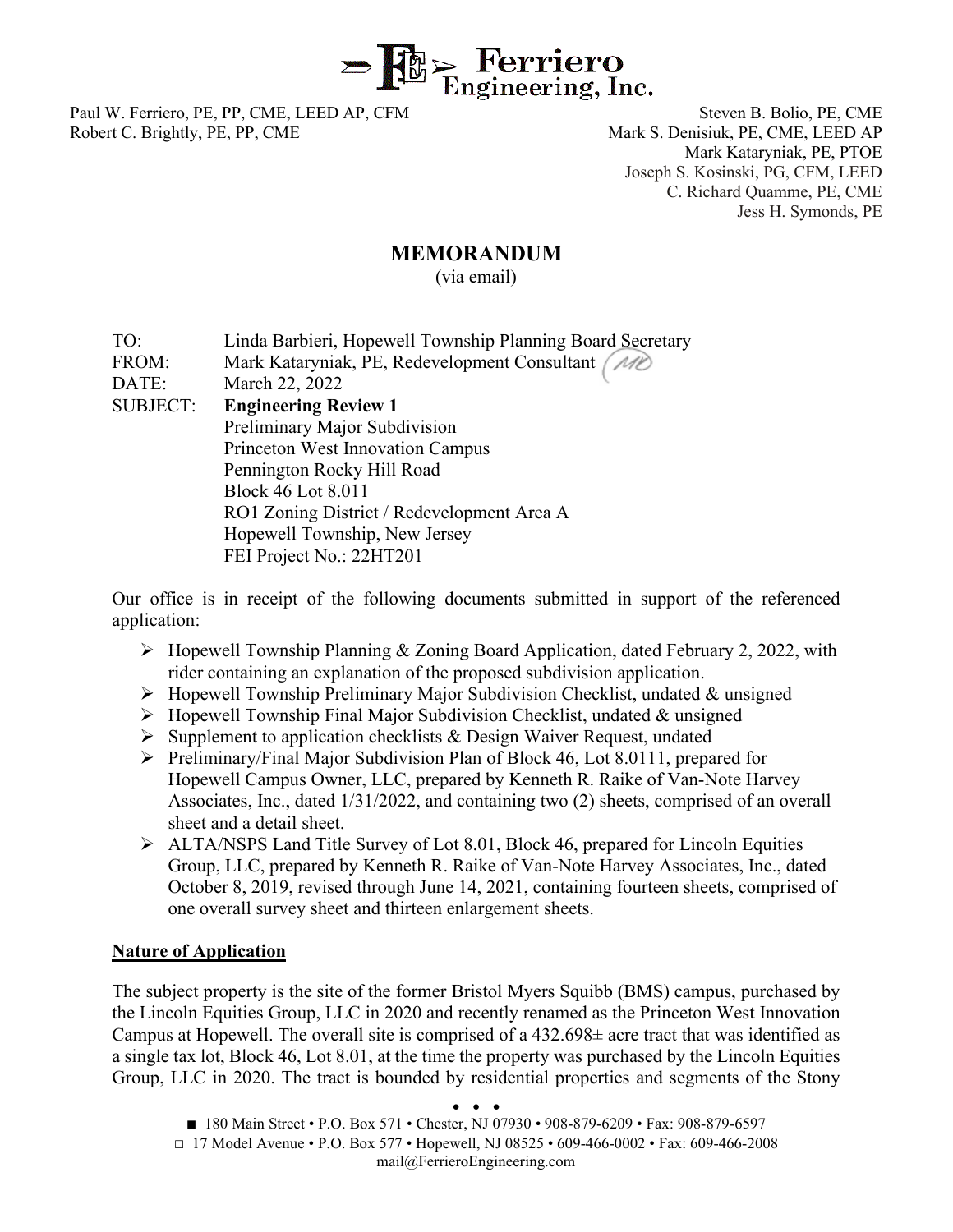Ferriero Engineering, Inc. March 22, 2022 Page 2

#### Re: **Engineering Review 1**

Preliminary & Final Major Subdivision Princeton West Innovation Campus 311 Pennington Rocky Hill Road Block 46, Lot 8.01 RO1 Zoning District / Redevelopment Area A Hopewell Township, New Jersey

Brook to the west, portions of the Stony Brook and residential lands within Pennington Borough to the south, Pennington Rocky Hill Road (County Route 624) to the east, and Titus Mill Road and lands owned by the Watershed Institute to the north. The site improvements, at the time of the land purchase, consisted of a ring road in the north/northwesterly portion of the tract that encircles campus buildings, parking areas, utility facilities, and supportive improvements that were utilized as the BMS campus by the prior owner. The areas outside of the ring road within the boundaries of the tract contain farmland, open space and a day care facility. Portions of the farmland and open space are contained within a number of restrictive easements for open space, greenway preservation and stream corridor protection. The ring road, the two access drives extending to Pennington Rocky Hill Road, and the one access drive extending to Titus Mill Road all constitute private roadways contained within the overall tract.

In 2021, the property was the subject of two separate actions. The ring road, areas within the ring road and the three access drives extending to the public roads along the tract boundaries were established as Redevelopment Area A, adopted by the Hopewell Township Committee under Ordinance Number 21-1761 on October 4, 2021. Also, a 42.004-acre parcel within the ring road was subdivided and sold to BeiGene Ltd. (BeiGene). The subdivided parcel sold to BeiGene was identified as Block 46, Lot 8.012, with the balance of the tract updated to Lot 8.011 (390.694± acres), as a part of a major subdivision application memorialized by the Hopewell Township Planning Board on October 28, 2021 under Resolution 21-020.

The subject application has been prepared, in part, to satisfy a requirement of the Redevelopment Plan adopted for Redevelopment Area A that requires the limits of Redevelopment Area A to be subdivided from the balance of the original tract purchased by the Lincoln Equities Group. The subject application proposes the subdivision of Lot 8.011 into four lots, Lots 8.0111, 8.0112, 8.0113, and 8.0114. Proposed Lot 8.0111 contains the balance of Redevelopment Area A, excluding Lot 8.012 (the BeiGene Lot) and consists of the remaining areas within the ring road, the ring road and the three access drives to the public roads, totaling  $126.03\pm$  acres. The additional three lots contained within the proposed subdivision application are described as:

- Proposed Lot 8.0112,  $188.87\pm$  acres; containing the areas south and west of the ring road (Proposed Lot 8.0111), and south of the access drive that extends to Pennington Rocky Hill Road opposite Elm Ridge Road (the Elm Ridge Road Access).
- Proposed Lot 8.0113,  $36.86\pm$  acres; containing the area bounded by the ring road (proposed lot 8.0111) to the west, the existing main access drive from Pennington Rocky Hill Road to the north, Pennington Rocky Hill Road to the east, and the Elm Ridge Road Access to the south.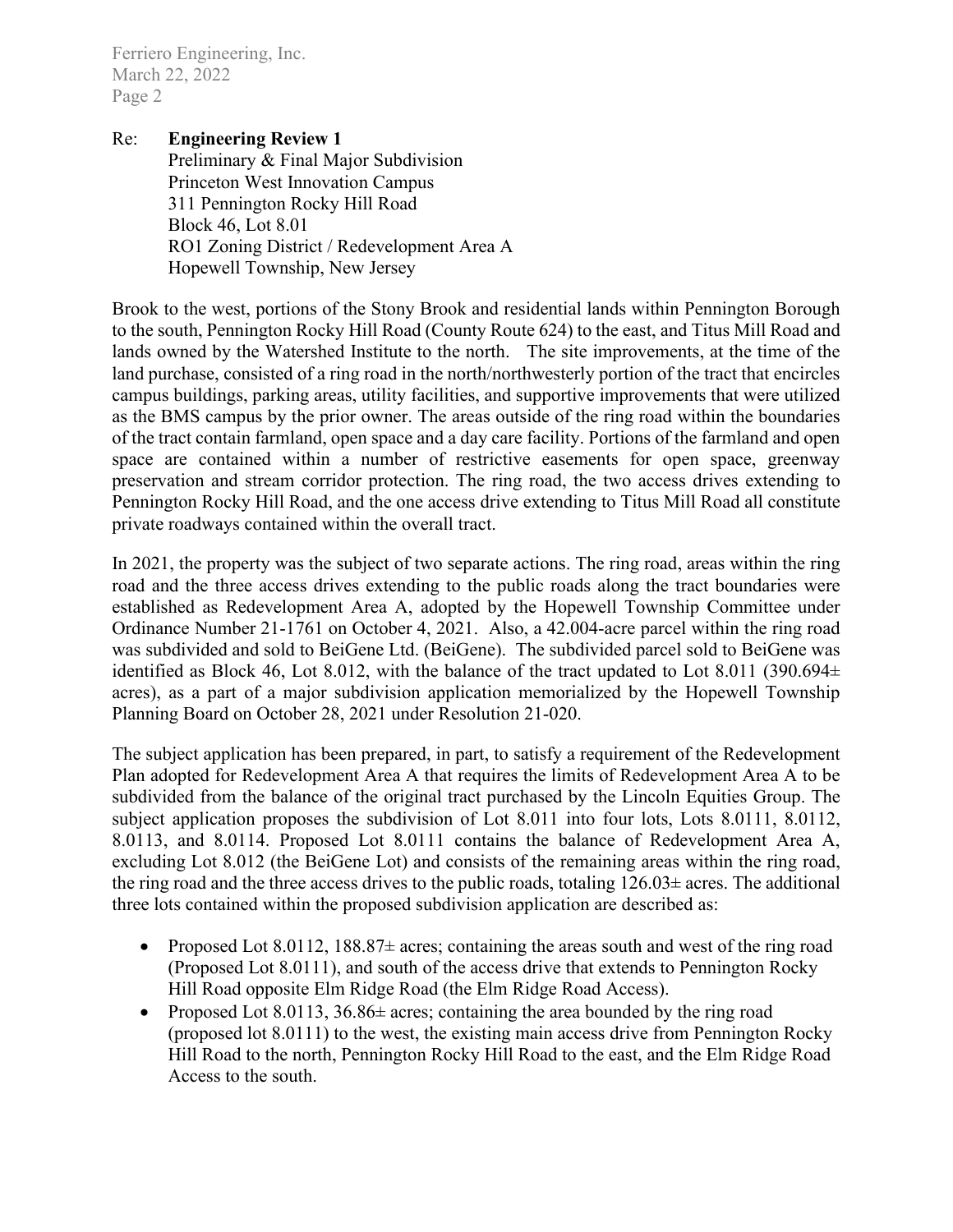Ferriero Engineering, Inc. March 22, 2022 Page 3

Re: **Engineering Review 1** Preliminary & Final Major Subdivision Princeton West Innovation Campus 311 Pennington Rocky Hill Road Block 46, Lot 8.01 RO1 Zoning District / Redevelopment Area A Hopewell Township, New Jersey

• Proposed Lot 8.0114,  $38.93\pm$  acres; containing the areas north and east of the ring road (proposed Lot 8.0111) and north of the existing main access drive off Pennington Rocky Hill Road.

The three proposed lots located outside of the ring road and Redevelopment Area A (Proposed Lots 8.0112, 8.0113, and 8.0114) are all located within the RO-1 District.

The subject application proposed no construction or development beyond the establishment of the individual lot boundaries.

The application was deemed complete based on a recommendation contained in my March 8, 2022 report, which outlines the various submission waivers due to the uniqueness of the site and the lack of any proposed construction associated with this application.

#### **Technical Review**

- 1. The creation of Lot 8.0111, which encompasses the ring road, the areas within the ring road excluding Lot 8.012, and the three privately-owned access roads that extend to the public road network, is consistent with the requirements of the Redevelopment Plan in terms of the bulk requirements associated with the proposed lot.
- 2. Although the proposed subdivision results in a separation, by Block and Lot definition, of the ring road and the areas contained within it from the balance of the overall tract that comprises the overall campus, currently identified as Lot 8.011, the areas outside of the ring road remain tied to the inner areas for the purposes of establishing critical conservation areas on the outer portions of the campus. This requirement is expressly stated in sections of the Redevelopment Plan, including Section II.A (Redevelopment Plan Goals and Objectives), and Section III.D.4 (Bulk and Related Development Requirements). The Subdivision Plan should be revised to include a note stating that proposed Lots 8.0112, 8.0113, and 8.0114 are subject to the terms and conditions of the Redevelopment Plan applicable to Block 46, Lots 8.0111 and 8.012, for the purposes of establishing and maintaining conservation easements in perpetuity on the subject lots consistent with restrictions and requirements of the Redevelopment Plan.
- 3. Section III.D.4.c of the Redevelopment Plan (for Redevelopment Area A) requires the Open Space Easements, previously identified as Areas A through E and as stipulated in Planning Board Resolution 05-067, be re-recorded to reflect the ownership and successors or assigns to the properties within the Tract Boundary (defined as the former Lot 8.01 or overall campus from the prior ownership in the Redevelopment Plan). These preservation areas will now exist on different lots, with the proposed subdivision contemplated under this application. As a